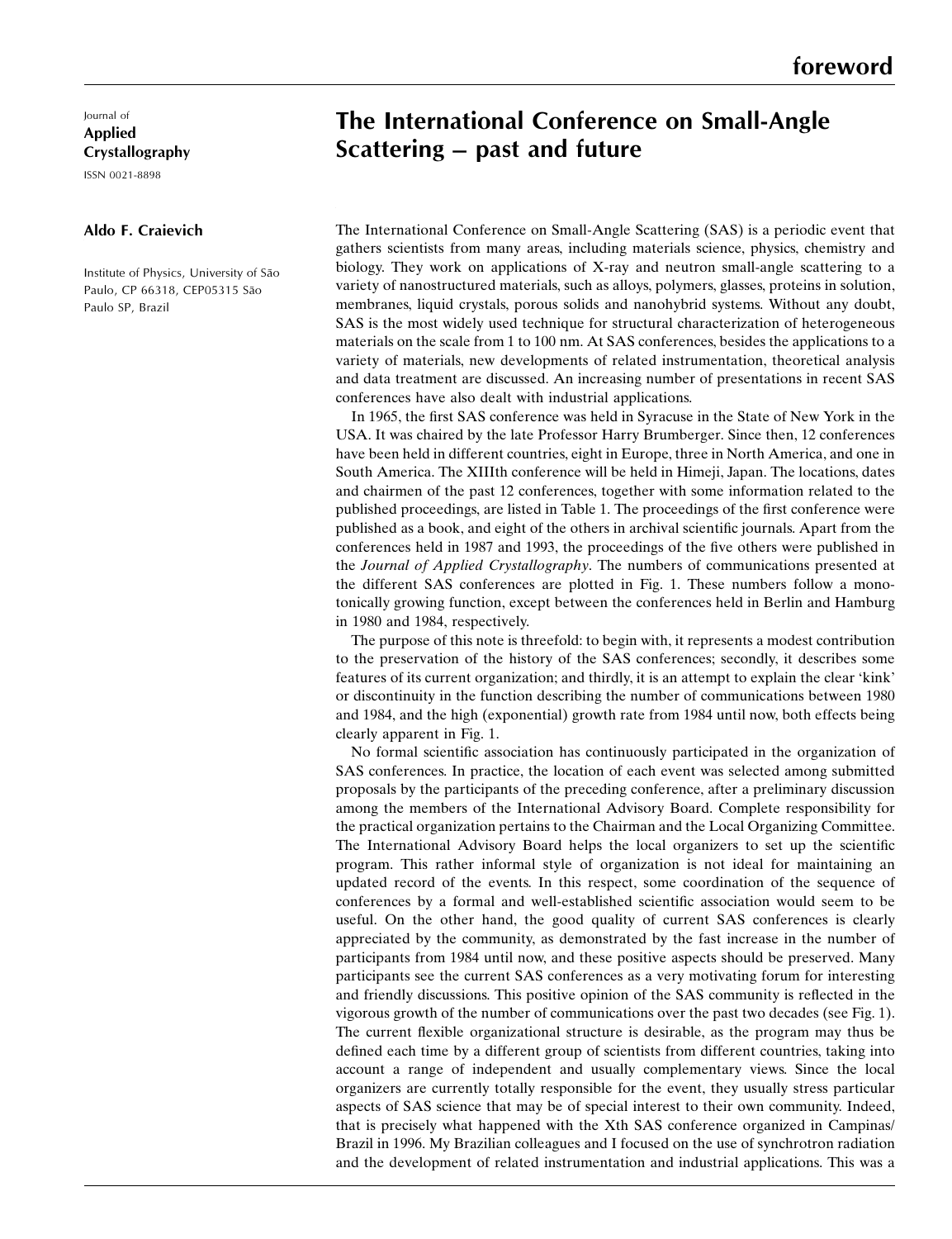

Figure 1 Number of communications at SAS conferences.

timely event for the Brazilian community because it was held when the construction of the synchrotron source of the Synchrotron National Laboratory (LNLS) was just completed, and the SAS beamline was nearly ready for its first operation.

Regarding one of the relevant features depicted by Fig. 1, namely the kink in the number of communications observed between 1980 and 1984, the conclusion of an informal

Table 1

discussion that took place during the Berlin conference (1980) seems to be pertinent. It was pointed out that SAS being just an experimental technique, periodic SAS conferences are only justified if, and only if, a significant number of new theoretical methods and instruments are under development. The general feeling in 1980 was that the relevant theory and instrumentation for SAS experiments were already established and well known. Therefore, the informal suggestion was to promote a stronger participation of SAS researchers in materials science and biology scientific events, and reduce the frequency of SAS conferences. Developments seemed to follow the mentioned predictions for a short period of time, since the number of communications presented at the VIth conference held in 1984 in Hamburg was actually 50% lower than at the preceding one.

The other relevant feature that can clearly be seen in Fig. 1 is the fast and persistent growth in the number of communications presented during the last seven SAS conferences. As discussed below, the fast growth starting in 1984 may be explained and directly correlated to (a) the strong and growing interest of the scientific community in the development and characterization of novel nanostructured materials and  $(b)$  the simultaneous and increasing availability of two important new tools, namely synchrotron X-ray sources and powerful computers.

Richard Feynman said in 1959 that `when scientists have learned how to control the arrangement of matter at a very small scale, they will see materials take an enormously richer variety of properties'. This prediction soon became a reality. Scientists actually succeeded in the task of controlling

| Location<br>Chairmen<br>Proceedings<br>Editor(s)<br>Country<br>No.<br>Date<br><b>USA</b><br>1<br>24–26 June 1965<br>H. Brumberger<br>Small-Angle Scattering (1967),<br>H. Brumberger<br>Syracuse<br>509 pp. London: Gordon<br>and Breach.<br>$\mathbf{I}$<br>Graz<br>Austria<br>26-29 August 1970<br>O. Kratky<br>J. Appl. Cryst. (1971), 4,<br>405–426 (abstracts only)<br>III<br>Grenoble<br>A. Guinier<br>J. Appl. Cryst. (1974), 7,<br>France<br>4–8 September 1973<br>R. A. Young<br>$95 - 239$<br>IV<br><b>USA</b><br>R. W. Hendricks<br>J. Appl. Cryst. (1978), 11,<br>Gatlinburg<br>3-7 October 1977<br>R. H. Hendricks and R. A.<br>295-657<br>Young<br>V<br>Berlin<br>6-10 October 1980<br>R. Hosemann<br>Germany<br>VI<br>20-23 August 1984<br>H. Stuhrmann<br>Hamburg<br>Germany<br>Macromol, Chem. Macromol.<br>VII<br>Czechoslovakia<br>13-16 July 1987<br>J. Baldrian<br><b>B.</b> Sedlacek<br>Prague<br>Symp. (1988), 15, 1-372<br>Belgium<br>J. Appl. Cryst. (1991), 24,<br><b>VIII</b><br>6-9 August 1990<br>H. Reynaers<br>H. Reynaers and G. Kostorz<br>Leuven<br>413-877<br>J. Teixeira and J. P. Cotton<br>J. Phys. (France) (1993),<br>IX<br>Saclay<br>27-30 April 1993<br>A. Brûlet, J. P. Cotton and<br>France<br>$C8-C3, 1-526$<br>J. Teixeira<br>X<br>Campinas<br><b>Brazil</b><br>21-25 July 1996<br>A. Craievich<br>J. Appl. Cryst. (1997), 30,<br>A. Craievich, G. Kostorz and<br>569-888<br>J. Teixeira<br><b>USA</b><br>XI<br>Brookhaven<br>D. Schneider and S. H. Chen<br>J. Appl. Cryst. (2000), 33,<br>D. Schneider, S. H. Chen, M. S.<br>17-20 May 1999<br>$421 - 866$<br>Capel, B. Hsiao, G. Kostorz,<br>J. S. Pedersen, P. Timmins<br>and G. D. Wignall<br>J. Appl. Cryst. (2003), 36, 373-<br>XII<br>Venice<br>A. Benedetti<br>A. Benedetti, T. Hashimoto,<br>Italy<br>25-29 August 2002<br>868 (this issue)<br>G. Kostorz, F. Rustichelli | Sequence of international SAS conferences. |  |  |  |  |  |                   |  |
|-----------------------------------------------------------------------------------------------------------------------------------------------------------------------------------------------------------------------------------------------------------------------------------------------------------------------------------------------------------------------------------------------------------------------------------------------------------------------------------------------------------------------------------------------------------------------------------------------------------------------------------------------------------------------------------------------------------------------------------------------------------------------------------------------------------------------------------------------------------------------------------------------------------------------------------------------------------------------------------------------------------------------------------------------------------------------------------------------------------------------------------------------------------------------------------------------------------------------------------------------------------------------------------------------------------------------------------------------------------------------------------------------------------------------------------------------------------------------------------------------------------------------------------------------------------------------------------------------------------------------------------------------------------------------------------------------------------------------------------------------------------------------------------------------------------------------------------------------------------------------------------|--------------------------------------------|--|--|--|--|--|-------------------|--|
|                                                                                                                                                                                                                                                                                                                                                                                                                                                                                                                                                                                                                                                                                                                                                                                                                                                                                                                                                                                                                                                                                                                                                                                                                                                                                                                                                                                                                                                                                                                                                                                                                                                                                                                                                                                                                                                                                   |                                            |  |  |  |  |  |                   |  |
|                                                                                                                                                                                                                                                                                                                                                                                                                                                                                                                                                                                                                                                                                                                                                                                                                                                                                                                                                                                                                                                                                                                                                                                                                                                                                                                                                                                                                                                                                                                                                                                                                                                                                                                                                                                                                                                                                   |                                            |  |  |  |  |  |                   |  |
|                                                                                                                                                                                                                                                                                                                                                                                                                                                                                                                                                                                                                                                                                                                                                                                                                                                                                                                                                                                                                                                                                                                                                                                                                                                                                                                                                                                                                                                                                                                                                                                                                                                                                                                                                                                                                                                                                   |                                            |  |  |  |  |  |                   |  |
|                                                                                                                                                                                                                                                                                                                                                                                                                                                                                                                                                                                                                                                                                                                                                                                                                                                                                                                                                                                                                                                                                                                                                                                                                                                                                                                                                                                                                                                                                                                                                                                                                                                                                                                                                                                                                                                                                   |                                            |  |  |  |  |  |                   |  |
|                                                                                                                                                                                                                                                                                                                                                                                                                                                                                                                                                                                                                                                                                                                                                                                                                                                                                                                                                                                                                                                                                                                                                                                                                                                                                                                                                                                                                                                                                                                                                                                                                                                                                                                                                                                                                                                                                   |                                            |  |  |  |  |  |                   |  |
|                                                                                                                                                                                                                                                                                                                                                                                                                                                                                                                                                                                                                                                                                                                                                                                                                                                                                                                                                                                                                                                                                                                                                                                                                                                                                                                                                                                                                                                                                                                                                                                                                                                                                                                                                                                                                                                                                   |                                            |  |  |  |  |  |                   |  |
|                                                                                                                                                                                                                                                                                                                                                                                                                                                                                                                                                                                                                                                                                                                                                                                                                                                                                                                                                                                                                                                                                                                                                                                                                                                                                                                                                                                                                                                                                                                                                                                                                                                                                                                                                                                                                                                                                   |                                            |  |  |  |  |  |                   |  |
|                                                                                                                                                                                                                                                                                                                                                                                                                                                                                                                                                                                                                                                                                                                                                                                                                                                                                                                                                                                                                                                                                                                                                                                                                                                                                                                                                                                                                                                                                                                                                                                                                                                                                                                                                                                                                                                                                   |                                            |  |  |  |  |  |                   |  |
|                                                                                                                                                                                                                                                                                                                                                                                                                                                                                                                                                                                                                                                                                                                                                                                                                                                                                                                                                                                                                                                                                                                                                                                                                                                                                                                                                                                                                                                                                                                                                                                                                                                                                                                                                                                                                                                                                   |                                            |  |  |  |  |  |                   |  |
|                                                                                                                                                                                                                                                                                                                                                                                                                                                                                                                                                                                                                                                                                                                                                                                                                                                                                                                                                                                                                                                                                                                                                                                                                                                                                                                                                                                                                                                                                                                                                                                                                                                                                                                                                                                                                                                                                   |                                            |  |  |  |  |  |                   |  |
|                                                                                                                                                                                                                                                                                                                                                                                                                                                                                                                                                                                                                                                                                                                                                                                                                                                                                                                                                                                                                                                                                                                                                                                                                                                                                                                                                                                                                                                                                                                                                                                                                                                                                                                                                                                                                                                                                   |                                            |  |  |  |  |  |                   |  |
|                                                                                                                                                                                                                                                                                                                                                                                                                                                                                                                                                                                                                                                                                                                                                                                                                                                                                                                                                                                                                                                                                                                                                                                                                                                                                                                                                                                                                                                                                                                                                                                                                                                                                                                                                                                                                                                                                   |                                            |  |  |  |  |  |                   |  |
|                                                                                                                                                                                                                                                                                                                                                                                                                                                                                                                                                                                                                                                                                                                                                                                                                                                                                                                                                                                                                                                                                                                                                                                                                                                                                                                                                                                                                                                                                                                                                                                                                                                                                                                                                                                                                                                                                   |                                            |  |  |  |  |  | and G. D. Wignall |  |
| Himeji<br>XIII<br>Japan                                                                                                                                                                                                                                                                                                                                                                                                                                                                                                                                                                                                                                                                                                                                                                                                                                                                                                                                                                                                                                                                                                                                                                                                                                                                                                                                                                                                                                                                                                                                                                                                                                                                                                                                                                                                                                                           |                                            |  |  |  |  |  |                   |  |